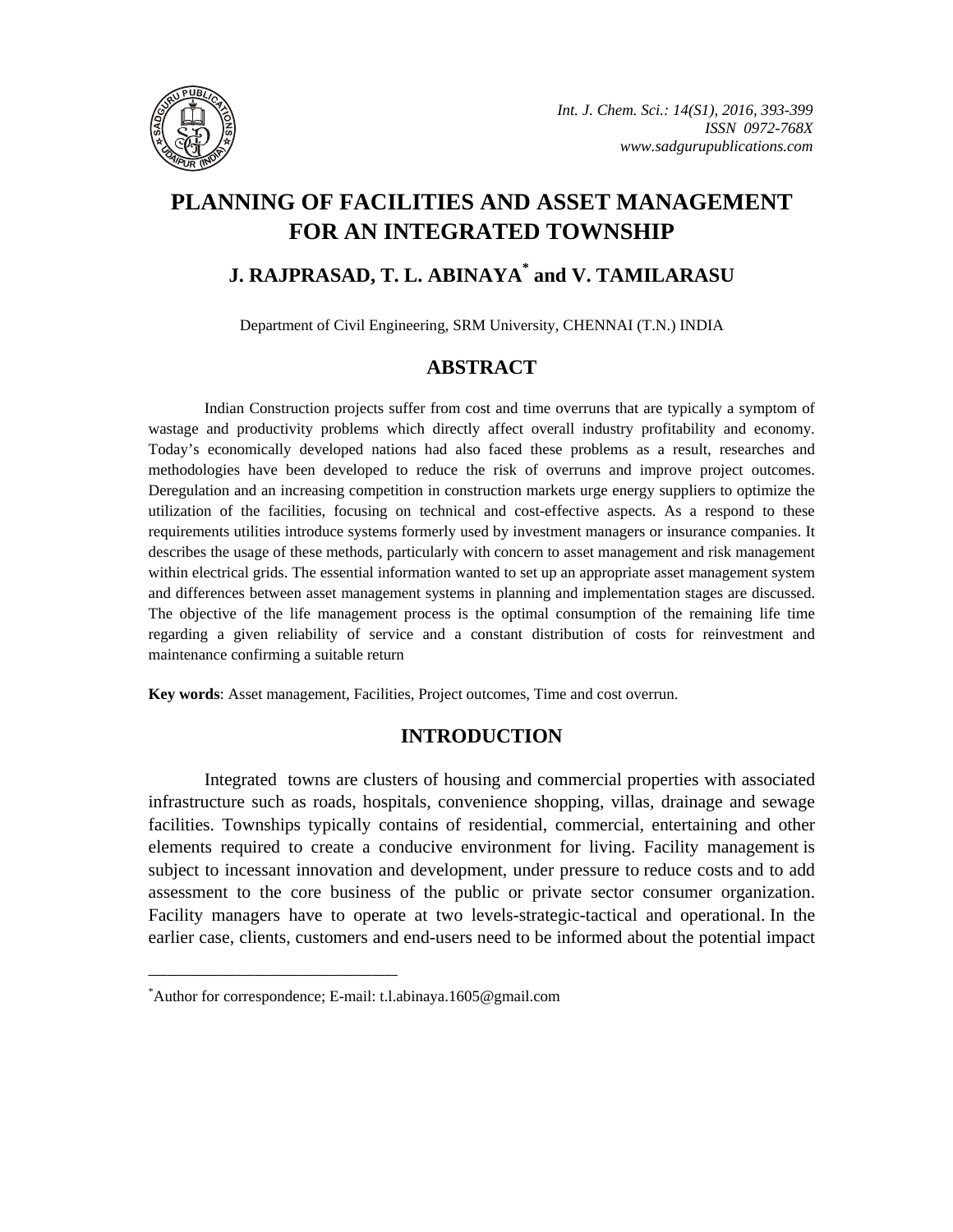of their results on the provision of space, services, cost and business risk. Infrastructure asset management is the integrated, multidisciplinary set of approaches in sustaining public infrastructure assets such as water treatment facilities, roads, utility grids, bridges, and railways.

## **EXPERIMENTAL**

#### **Literature review**

Kayis MA Abuzayan (2014): Asset-management technique capable to take account of the full range of factors in less constant environments require to link contributory variables including: dynamic user-needs analysis, life-cycle investigation, national plan specifications, building codes, prefabrication opportunities & project management tools towards retro-fitting. A asset-management model needs to address key activities, communicate corresponding interconnectivities, and appreciate best practice.

Suwaibatul Islamiah Abdullah Sani (2012): The assets and facilities were established especially buildings, constructions and infrastructures to fulfil the necessity of society and organization. The assets particularly public buildings and infrastructures are not preserved properly because of the absence of maintenance culture. Thus, developing the maintenance culture is important to increase the awareness about maintenance action on public facilities and assets.

Aghahowa Enoma: Facilities management is a new discipline, an stimulating profession that embraces many essential areas of the built environment. This study looks at the role of facilities administration in the procurement of a facility. The methodology for this study is through consultations of professionals in construction and facility providers as well as facilities managers and designers.

### **Methodology**

#### **Objective**

To develop a strategic asset management framework. To maintain functionality and comfort of the space. It creates the responsibility to manage and operate infrastructure assets through careful planning. To effectively manage the available infrastructure assets for the benefit of the society and provide the most required facilities.

#### **Methodology**

This part describes about the type of research methodology for literature study from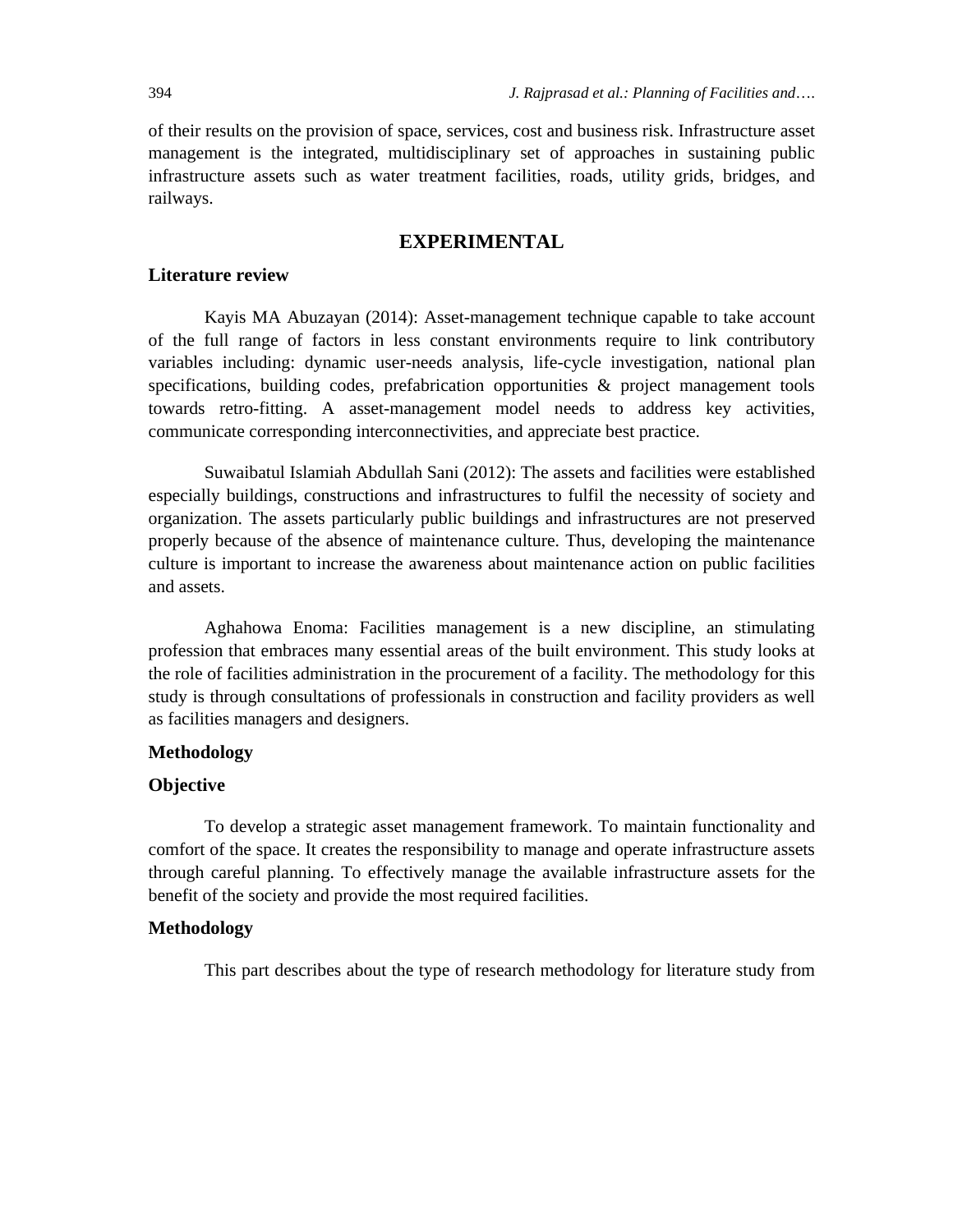journals, selection layout and planning of site, collecting suggestions from both company's and client's point of view and give a result through rank-weight age analysis.



### **Analysis techniques**

The technique used in this project is rank-weightage analysis. Each question is given 4 options and each option is allocated a mark. The same set of questionnaire is circulated to the developers and customers and their views are taken in account. The number of votes for each option is multiplied to its allocated mark and the total is arrived and average is acquired.

### **Site details**

The project is carried out in padur village in Kancheepuram. The total duration of the project is two and a half years. DLF has quoted the contract work for 75% of the project. My project is done under the supervision of Mr. R. Ramesh, (Project Manager) and Mr. L. Satyanarayanan (Site Supervisor). The overall cost of the project is 200 crores.

#### **Data collection**

Data collection is the process of gathering and measuring information on targeted variables in an well-known systematic fashion, which then enables one to answer relevant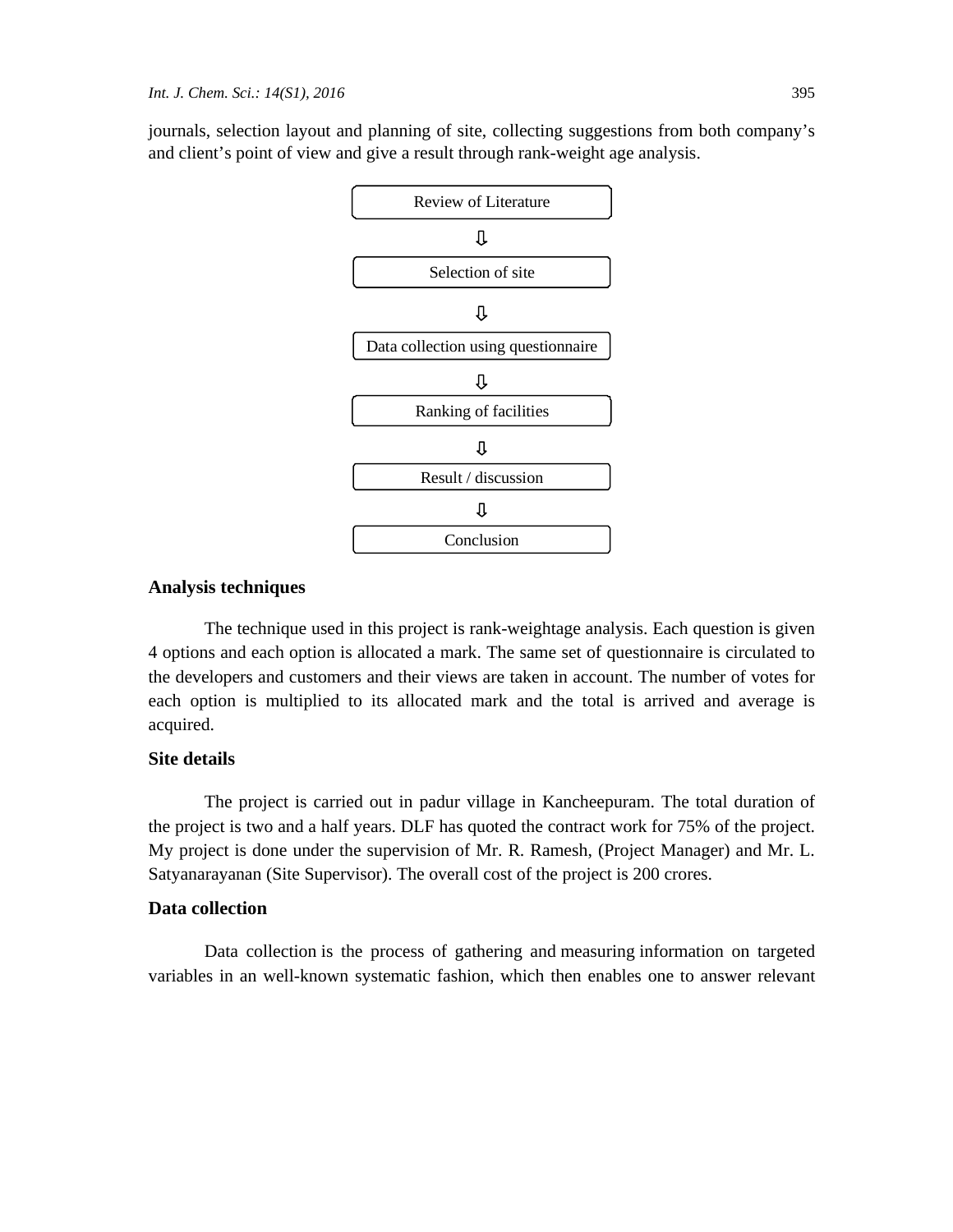questions and evaluate outcomes. The main goal for all data recording processes is to capture quality evidence that then translates to rich data examination and allows the building of a convincing and credible answer to questions that have been posed. Likewise data recording has been done in the form of questionnaire survey and is discussed through rankweightage analysis method.

### **Questionnaire survey**

A questionnaire is a enquiry instrument consisting of a series of questions and other prompts for the purpose of meeting information from respondents. Questionnaires have benefits over some other types of surveys in that they are cheap, do not require as much determination from the questioner as spoken or telephone surveys. Following are the questions asked in 40 companies and their view about the 4 important factors, time, cost, quality and maintanance.

1. Which class do you select to prioritize in your project ?



2. On which basis are you finalizing the cost of your furnished flats.?



3. Have you completed your project in the estimated time ?

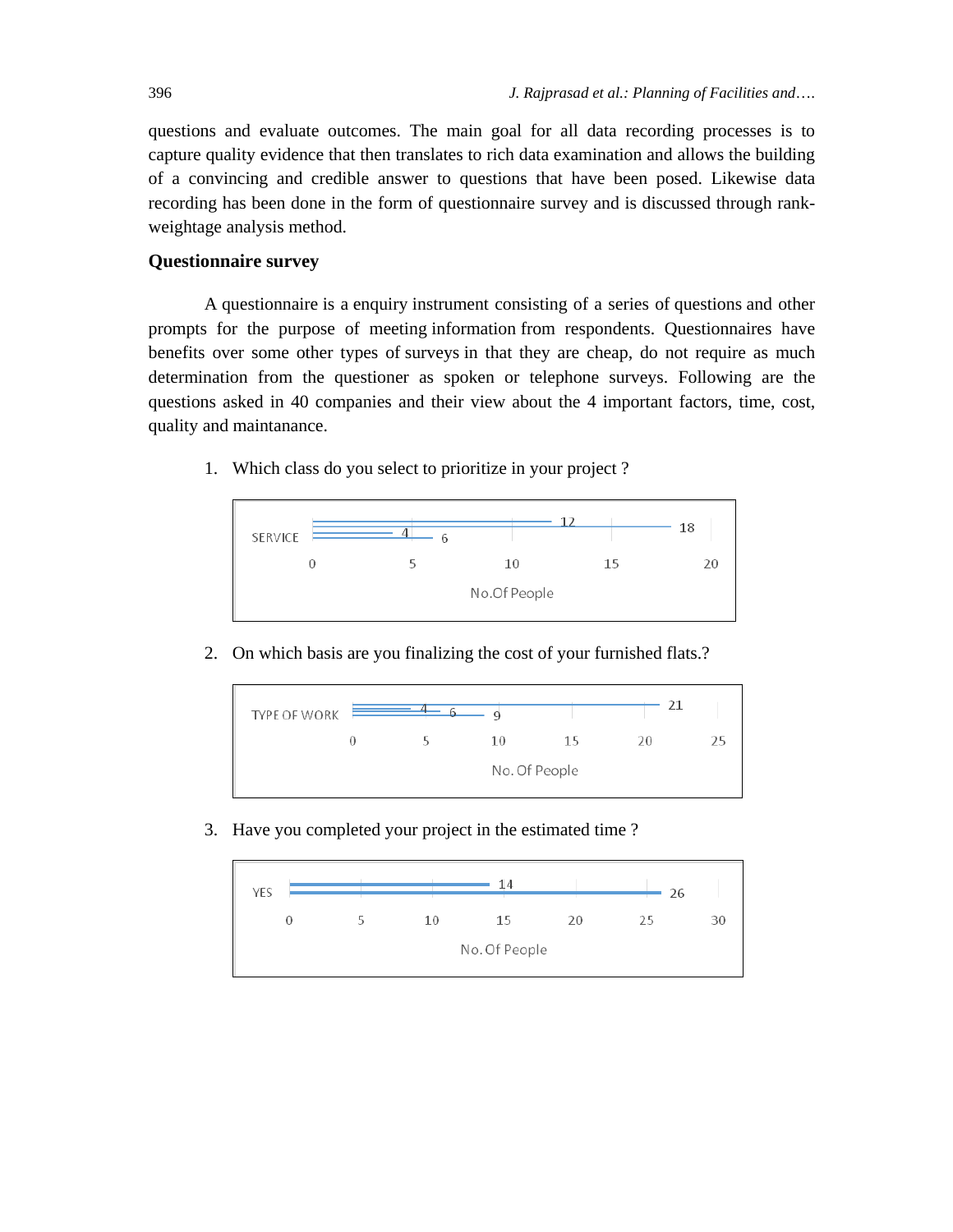If No, what is the purpose behind the delays ?



4. Which maintanance will you prefer for the betterment of your project in a long time basis ?



### **Rank-weightage analysis method**

### **Model calculation**

Q. Whats your view of having a lift in each block.?

a. Mandatory(4)[14], b. Not mandatory(3)[10], c. Useful(2)[15], d. Not useful(1)[1]

The values in round brackets are the marks given for both option and the numbers in square brackets are the number of people suggesting the option. $(14x4+3x10+15x2+1x1) \div$  $40 = 2.92$ 

#### **RESULTS AND DISCUSSION**

Like wise each facility is analysed by rank weightage method and the ranking is given which facility is desired the most by the developers and the customers and which facility would increase the asset cost. The internal amenities and external facilitieswhich play a major role in asset management.

After the survey from developers and customers through a questionnaire , the results are arrived and based on the weightage, facilities are ranked and priority is given for the higher ranked services. On unity with the ranking of internal facilities, they are prioritised in the following order.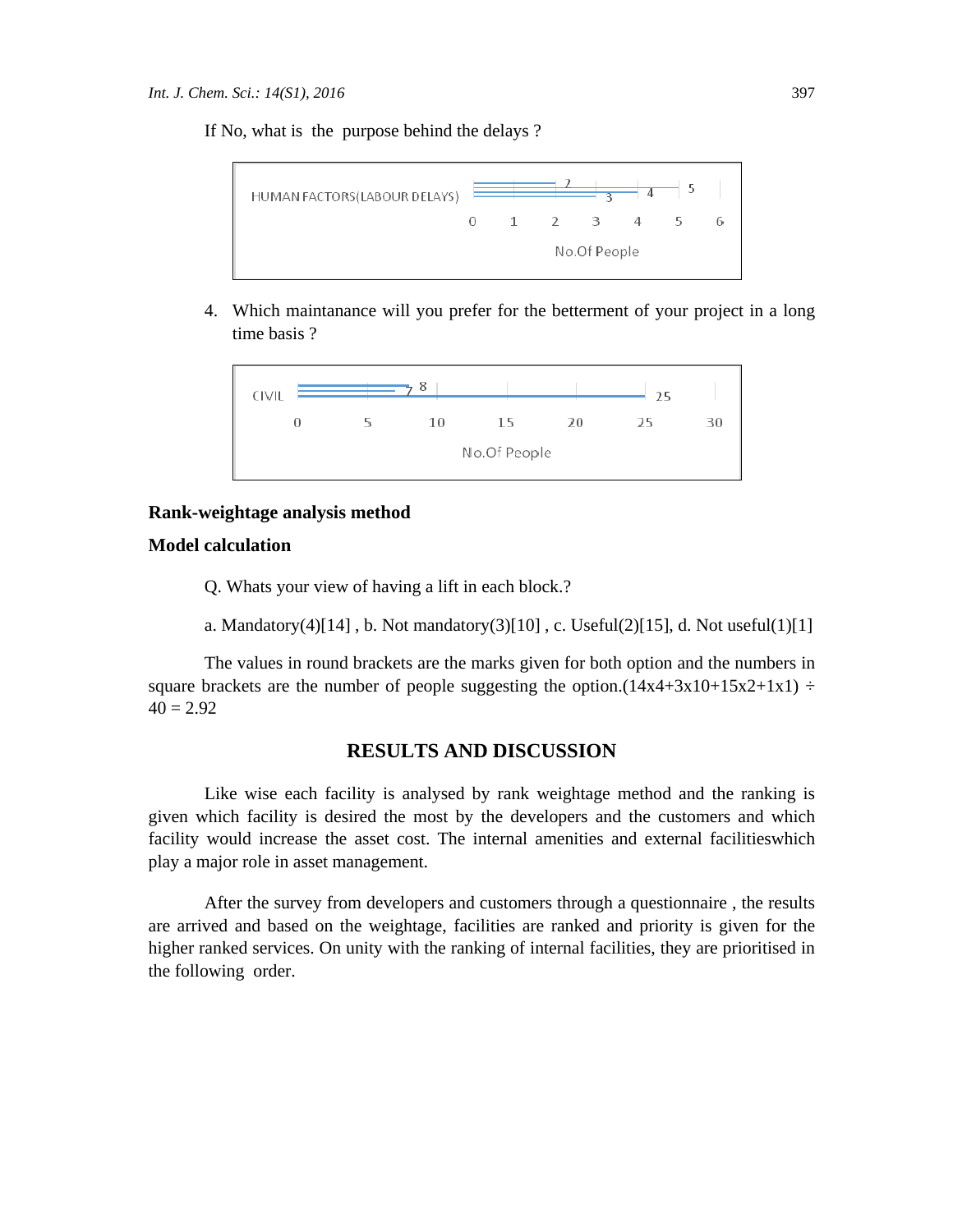#### **Ranking of internal facilities**

Car parking, Lift, Power backup, Fire service, Security cameras, Wifi hot spot, Club house, Sports centre,Food court &Conference hall.

#### **Ranking of external facilities**

Shopping market, Hitech Hospitals, School/Colleges, IT Parks, Mall, Recreation centres.

## **CONCLUSION**

In this project, from the above chapters discussed, we selected the site totally 113.33 acres to create a township with providing all amenities and good infrastructure arrangement. The preparation of a township for the urban knowledge industry enlargement plan at high lands. The approach towards the projects was to ensure a high-end residential and knowledge industry with emphasis on uphold the natural elements within the site. Management of infrastructure is a varying result of growing complexity trigged by technical/ software-input expectations economic-imperatives, stabilization after disaster, socio-political difficulty and conflict and resources challenges in conditions of skill shortage and greater asset/facility need. It includes the shelter unit in terms of floor area, habitable rooms & type of construction, but also its plot area, public utilities, community services  $\&$  its access to the place of work. This type of housing has a higher population density and intensity of land use as compared to that of a plotted housing estate. The development of group housing has become increasingly important in urban areas in the country, especially in metropolitan cities due non-availability of land, high land costs, high degree of facilities within a complex etc.

## **REFERENCES**

- 1. British Institute of Facilities Management, Survey of Facilities Manager's Responsibilities, BIFM Saffron Walden (1999).
- 2. International Conference on Building Resilience, Asset-Management Framework(s) for Infrastructure Facilities in Adverse (Post-Conflict/Disaster-Zone/High-Alert) Conditions (2014).
- 3. B. D. Ilozor, Exploring Facilities Management, J. Performance of Constructed Facilities (2003).